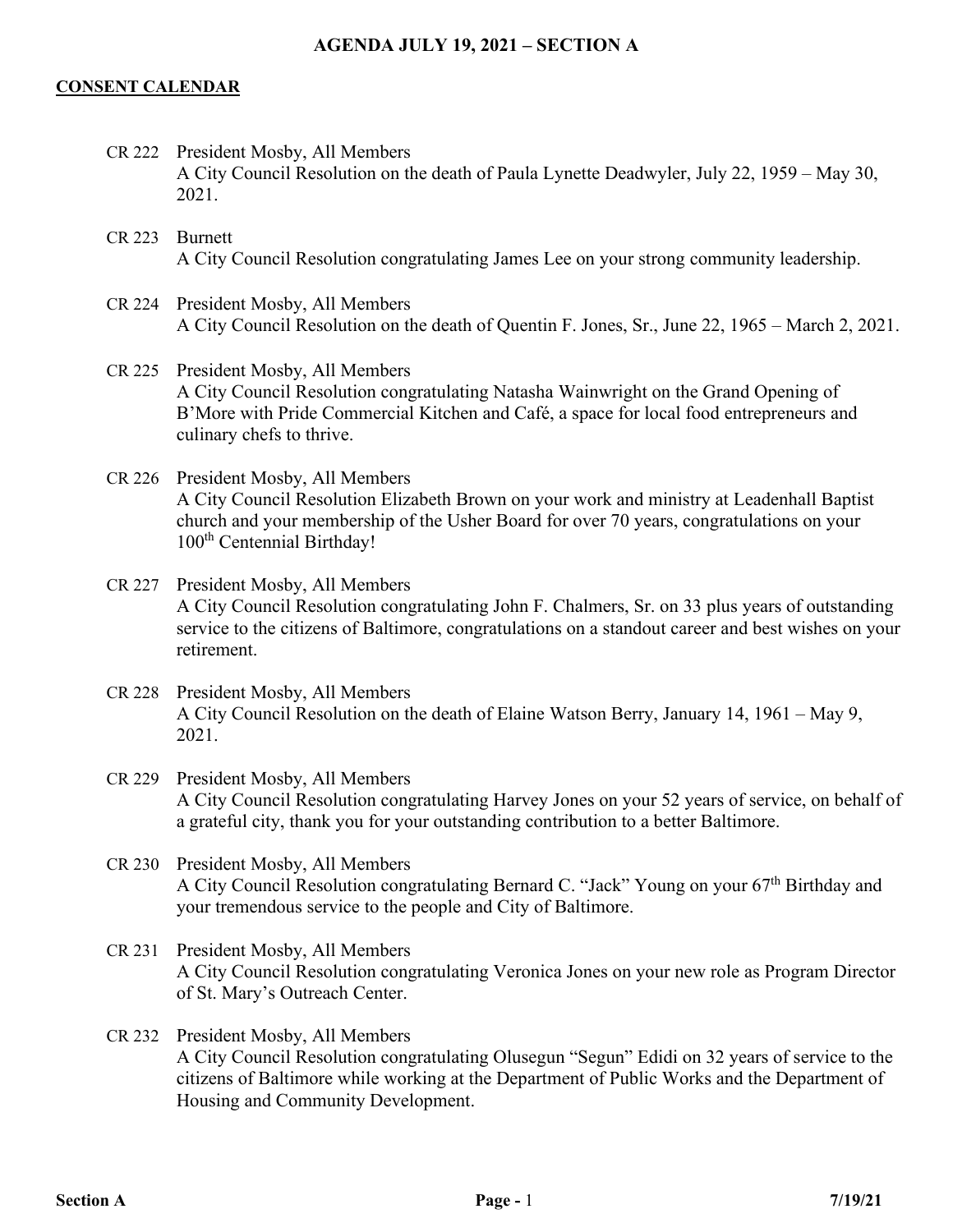### **CONSENT CALENDAR**

- CR 233 President Mosby, All Members A City Council Resolution on the death of Lavar Steels, Sr., November 1, 1979 – June 17, 2021.
- CR 234 President Mosby, All Members A City Council Resolution congratulating Dwayne White on your service to the residents of the 7th District during COVID-19 Food Distribution.
- CR 235 President Mosby, All Members A City Council Resolution congratulating Ayesha Clatterbuck on your service to the residents of the  $7<sup>th</sup>$  District during COVID-19 Food Distribution.
- CR 236 President Mosby, All Members A City Council Resolution congratulating Colleen Boston on your service over the years for the Evergreen Community.
- CR 237 President Mosby, All Members A City Council Resolution congratulating Rosalind Dobson on your service over the years for the Evergreen Community.
- CR 238 President Mosby, All Members A City Council Resolution congratulating Eleanor Everett on your service over the years for the Evergreen Community.
- CR 239 President Mosby, All Members A City Council Resolution congratulating Samontra Brightful on your service over the years for the Evergreen Community.
- CR 240 President Mosby, All Members A City Council Resolution on the death of Dorothy L. Williams, April 11, 1944 – June 21, 2021.
- CR 241 President Mosby, All Members A City Council Resolution on the death of Kevin Eric Mosby, May 3, 1964 – June 20, 2021.
- CR 242 President Mosby, All Members A City Council Resolution congratulating Regina Lansinger on your many years of commitment and service to the community and a well deserved retirement.
- CR 243 President Mosby, All Members A City Council Resolution on the death of Shuronia B. Jacox, April 2, 1949 – June 20, 2021.
- CR 244 President Mosby, All Members A City Council Resolution on the death of Pastor Carolyn Wallace Scott, August 3, 1947 – June 30, 2021.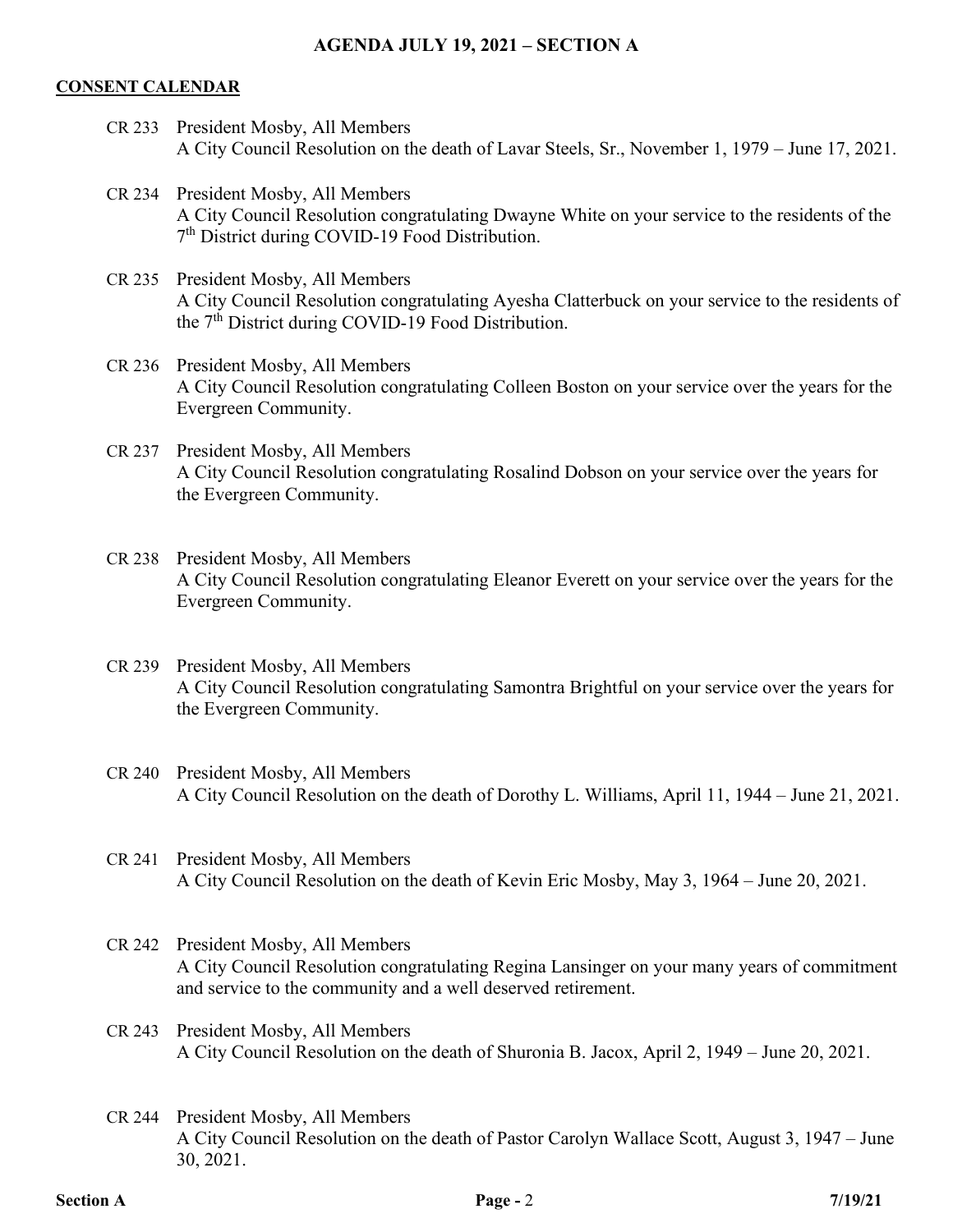### **CONSENT CALENDAR**

- CR 245 President Mosby, All Members A City Council Resolution on the death of Reverend Dr. Peggy Elizabeth Wall, July 13, 1944 – June 19, 2021.
- CR 246 President Mosby, All Members A City Council Resolution congratulating Adopt-A-Block on your continued service to the communities and veterans of Baltimore City and in celebration of your 19<sup>th</sup> home renovation and give away.
- CR 247 President Mosby, All Members A City Council Resolution congratulating Mel Vines on your 70<sup>th</sup> Birthday, thank you for all of your dedication and service to Baltimore City Recreation and Parks.
- CR 248 President Mosby, All Members A City Council Resolution on the death of Fire Captain Woodlon, April 5, 1943 – June 2, 2021.
- CR 249 Schleifer A City Council Resolution congratulating Helen Davidson on entering the centenarian club, this incredible milestone is accentuated by your countless contributions of love and wisdom to others, Happy 100<sup>th</sup> Birthday!

# CR 250 President Mosby, All Members A City Council Resolution congratulating Robert Dallas on your retirement after 50 years of dedicated service with Baltimore City Recreation and Parks.

CR 251 Burnett A City Council Resolution on the death of Catherine Thomas, April 25, 1943 – June 18, 2021.

### CR 252 President Mosby, All Members A City Council Resolution congratulating The Black Genius Art Show.

CR 253 President Mosby, All Members A City Council Resolution congratulating Codetta Bake Shop.

# CR 254 President Mosby, All Members A City Council Resolution congratulating Elite Secrets Bridal.

- CR 255 President Mosby, All Members A City Council Resolution congratulating Media Rhythm Institute.
- CR 256 President Mosby, All Members A City Council Resolution congratulating NKVSKIN.

# CR 257 President Mosby, All Members A City Council Resolution congratulating Pastor Dame Dorse.